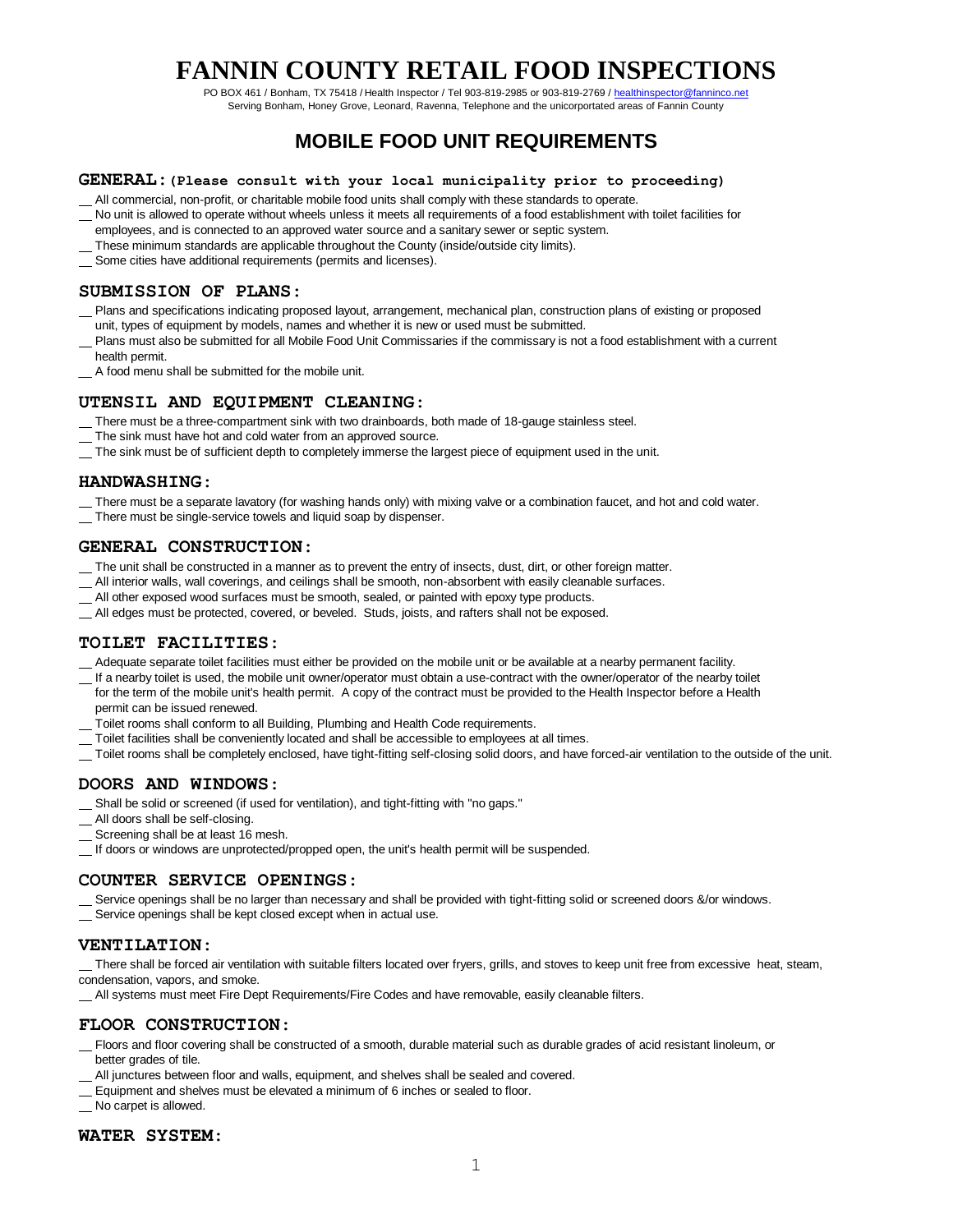PO BOX 461 / Bonham, TX 75418 / Health Inspector / Tel 903-819-2985 or 903-819-2769 / healthinspector@fanninco.net Serving Bonham, Honey Grove, Leonard, Ravenna, Telephone and the unicorportated areas of Fannin County

- 
- The unit shall have a portable water system under pressure.
- The system shall be of sufficient capacity to furnish enough hot and cold water for food preparation, utensil cleaning, sanitizing, and handwashing--a 35 gallon minimum.
- All water connections must meet city/Southern Plumbing Codes.
- Hoses shall be the white, RV-type, food grade.
- Documentation shall be provided for the approved water source required for the mobile unit.

### **BACKFLOW AND BACK SIPHONAGE**:

 There shall be a vacuum breaker or backflow prevention device at the potable water supply point where the white water hose connects. The breaker or device shall prevent the contamination of the potable water within the unit and the potable water supplying the vehicle.

#### **REFRIGERATED STORAGE**:

- Mechanical refrigeration facilities shall be provided to maintain chilled foods at 32 to 40 F, and frozen foods hard frozen.
- Each refrigerator shall have a NSF-listed, non-glass, numerical indicating thermometer.
- Ice chests are unacceptable.

#### **WASTE RETENTION**:

- Liquid waste from the mobile food unit shall be stored in a permanently installed retention tank on the unit that is of at least 15 percent larger in capacity than the water supply tank, and no smaller than 40 gallon.
- Liquid waste shall not be discharged from the retention tank when the mobile food unit is in motion.
- \_\_ Receipts must be provided for waste water disposal or documentation were waste water is being disposed.

#### **LIGHTING**:

- At least 50-foot candles of light shall be provided to all surfaces--food preparation, utensil-washing, and handwashing.
- All light bulbs shall be shielded to protect against broken glass falling onto food or food surfaces.

#### **ELECTRICAL WIRING**:

- Units must be wired with a N.E.C. approved, commercial use conduit.
- Units must be grounded with a G.F.I. or protected by same.
- Units must have a fixed wiring cable of not more than 12 feet of approved commercial type grounded cable. This wire must be of continuous length and permanently attached to the unit via an approved junction box.

#### **FIRE EXTINGUISHER**:

Units must have a minimum of a 5-lb A.B.C. fire extinguisher.

#### **CEILING**:

Units must be protected by a 1-hour fire rated material.

#### **OUTSIDE AREAS**:

- Outside walking, driving, and parking areas shall be surfaced with concrete, asphalt, or dustless gravel.
- The area shall be graded to prevent pooling and shall have no depressions or potholes.
- The ground must be surfaced for at least 12 feet around the unit and any picnic tables.

#### **CONDIMENT DISPENSING**:

- \_ Condiments provided for counter service shall be individually portioned except that catsup and mustard may be dispensed by squeeze bottles.
- Stirrers and spoons must be of the single-service, disposal type.

#### **HOT STORAGE**:

- Hot food storage facilities shall be provided to assure the maintenance of all potentially hazardous foods at 140 F or above.
- Commercial type crock pots or rotisseries are authorized.
- Home type crock pots are authorized if they can attain a temperature of 350 F.

#### **THERMOMETERS**:

- Each refrigerator/freezer storing potentially hazardous food shall have an accurate, NSF-listed thermometer.
- A metal stem thermometer (0-220 F) is required for the preparation and hot holding of potentially hazardous foods, and

#### utensil/equipment washing. **CHEMICAL TEST KITS**:

A chemical test kit is required to test the concentration of the sanitizer solution used.

#### **SINGLE SERVICE ARTICLES**:

 Single service articles, such as tableware, cups, lids, and carry-out containers, shall be those which are designed and constructed for food contact, and one time, one person use.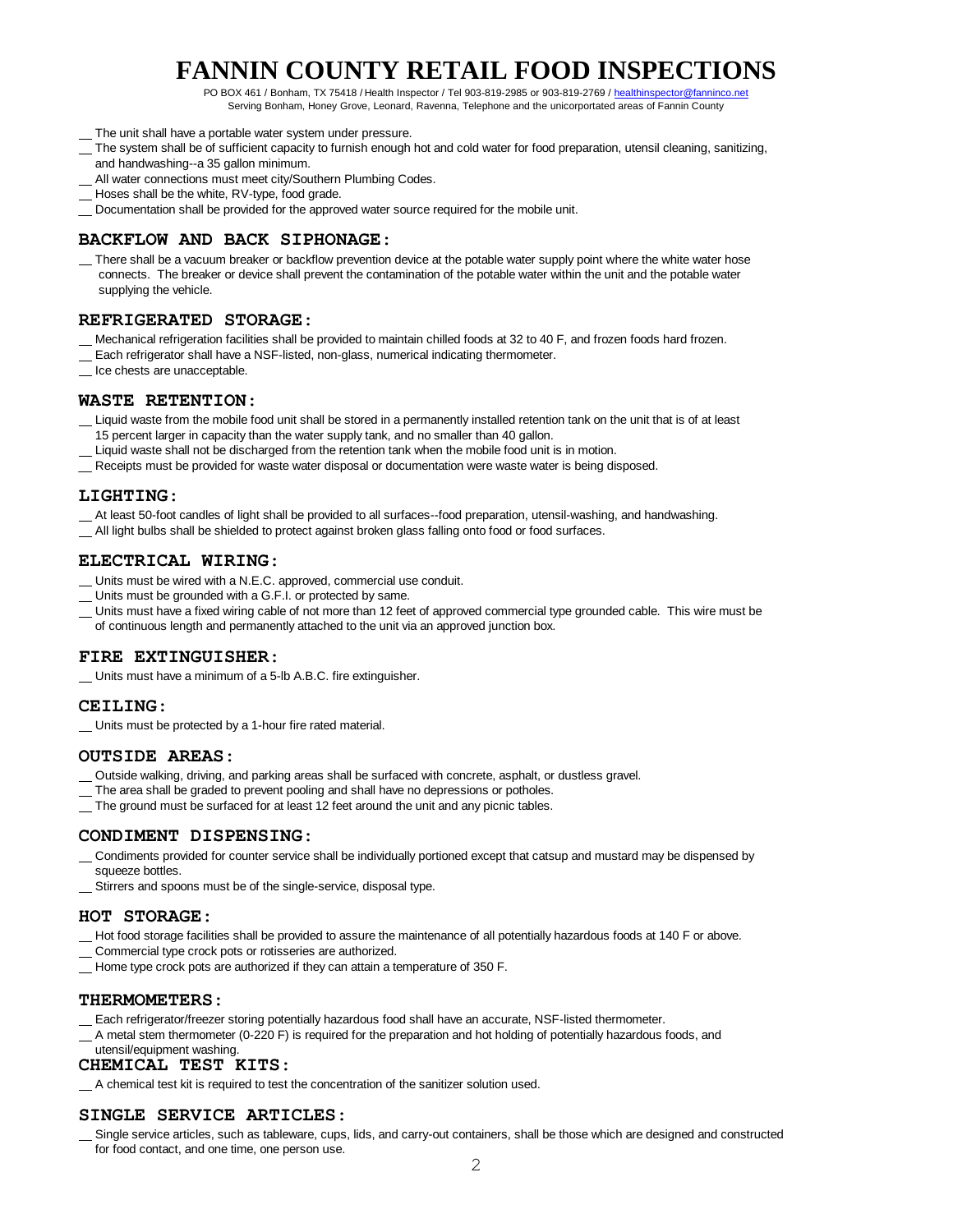PO BOX 461 / Bonham, TX 75418 / Health Inspector / Tel 903-819-2985 or 903-819-2769 / healthinspector@fanninco.net Serving Bonham, Honey Grove, Leonard, Ravenna, Telephone and the unicorportated areas of Fannin County

#### **WIPING CLOTHS/SANITIZER SOLUTION**:

 A container with an approved sanitizer (chlorine 100 ppm or quaternary ammonium compound 200 ppm) shall be available during operating hours to hold wiping cloths between uses and to sanitize as required.

#### **HEIMLICH MANEUVER POSTER**:

A Heimlich poster must be posted for easy reference by employees.

**FIRST AID KITS**:

### A 24-unit First Aid kit must be available.

#### **GARBAGE/REFUSE CONTAINERS**:

- All waste containers (inside and outside the unit) shall be durable, easily cleanable, insect-proof, rodent-proof, nonabsorbent to liquids, leak-proof, and lined with a plastic bag.
- Containers shall have tight-fitting lids, and shall be kept covered when not in actual use.
- Containers must be provided with handles.
- There shall be at least one waste container outside.
- The capacity of outside container(s) shall be sufficient to accommodate all garbage and refuse that accumulates.

#### **COMMISSARY/SERVICING AREA**:

- \_ Mobile food units shall operate from and return to a commissary or other food establishment for servicing.
- Units shall not remain at their operating site when they are closed.
- \_ A servicing area shall include at least an overhead protection for supplying, cleaning, and servicing, to include water servicing.
- Potable water servicing equipment shall be installed according to law, (bib attached) and handled in a way that protects the water and equipment from contamination.
- Surface of the servicing area shall be constructed of a smooth nonabsorbent material such as concrete or machine-laid asphalt), and shall be maintained in good repair, kept clean, and graded to drain.
- Within this servicing area, there shall be a location provided for the flushing and drainage of liquid wastes separate from the location provided for water servicing and for the loading and unloading of food and related supplies.
- The mobile food unit liquid waste retention tank, when used, shall be thoroughly flushed and drained during the servicing
- operation. All liquid waste shall be discharged to a sanitary sewerage disposal system.

#### **ICE**:

- Le for human consumption shall not come in contact with any food, food products, or drinks.
- Ice must be obtained only in chipped, crushed, or cubed form, and in single use, safe, labeled plastic bags (no garbage bags), and filled at point of manufacture or from an approved ice machine.
- All ice shall be dispensed using ice scoops or by mechanical dispenser.
- If ice is used for human consumption, the ice bin must be continuously drained to waste retention.

#### **HOME CANNED/PREPARED FOODS**:

No home-canned or home-processed food is allowed to be sold or given away.

#### **TOXIC MATERIAL STORAGE**:

- All poisonous or toxic materials shall be stored in cabinets or in similar physically separated compartments or facilities used for no other purpose.
- Such materials shall not be stored above or immediately adjacent to or in areas where food or food-related items are handled, prepared, washed, or stored.

#### **FOOD MANAGER CERTIFICATION/PERMITS AND FOOD HANDLER PERMITS**:

- At least one on-duty, on-site manager per shift for the establishment must have a current Food Manager Certificate and Permit issued by the Health Inspector for Fannin County.
- Local certification and permitting of Food Managers is required in addition to the successful completion of a state approved manager's certification program.
- \_ All other employees must have a current Food Handler Permit issued by an approved DSHS vendor.
- No Health Permit will be issued until the Certified Food Manager and Food Handler Permit requirements are met.

#### **CONTACT THE HEALTH DEPT**:

(a) By mail, Amanda Brogdon, PO Box 461, Bonham, TX 75418, or

(b) By phone 903-819-2985 or 903-819-2769, between 7-8 a.m. 1-2 p.m. or after 7 pm. May text or email.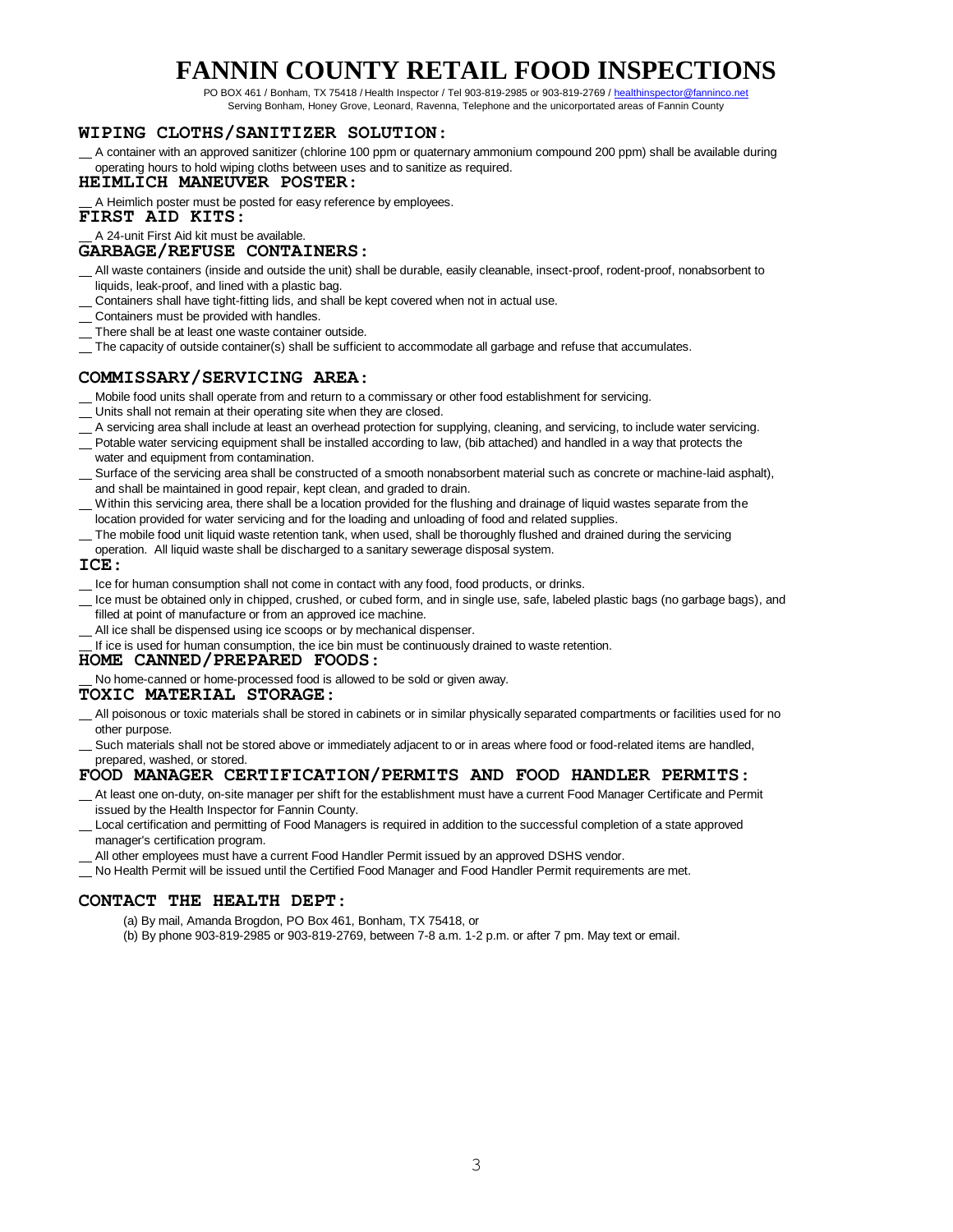PO BOX 461 / Bonham, TX 75418 / Health Inspector / Tel 903-819-2985 or 903-819-2769 / healthinspector@fanninco.net Serving Bonham, Honey Grove, Leonard, Ravenna, Telephone and the unicorportated areas of Fannin County

**Restricted Conventional Mobile Food Unit:** A truck or trailer limited to serving only prepackaged foods from approved sources that require no further preparation except warming for immediate service. These units may also dispense non-potentially hazardous beverages from protected equipment. Restricted conventional mobile food units are commonly known as cold trucks. These units may operate on private property at one or more locations. The operator of the mobile unit must verify with each municipality prior to operating at that location.

**Unrestricted Conventional Mobile Food Unit:** An enclosed truck or trailer preparing or serving food that is not prepackaged or does not meet the requirements for a restricted conventional mobile food unit. Unrestricted conventional mobile food units must operate from an approved commissary on a daily basis. These units may operate on private property at one or more locations depending upon owner's permission, and all must comply with city requirements.

**Restricted Fixed Location Mobile Food Unit:** A mobile food unit limited in size and service serving only prepackaged foods from approved sources that require no further preparation except warming for immediate service. These units may also dispense non-potentially hazardous beverages from protected equipment. These units are limited to operation on the premises of a licensed food establishment that serves as the commissary for the unit or to a specific assigned location. All units must comply with city requirements if operating within their jurisdiction.

**Unrestricted Fixed Location Mobile Food Unit:** A mobile food unit limited in size and service serving food that is not prepackaged or does not meet the requirements for a restricted fixed location mobile food unit. Unrestricted fixed location mobile food units must operate from an approved commissary on a daily basis. These units are limited to operation on the premises of a licensed food establishment that serves as the commissary for the unit or to a specific assigned location.

### **REQUIREMENTS FOR PUSHCART**

**PUSHCARTS:** Mobile vending units seeking the Pushcart designation must meet the following criteria. Pushcarts must be non-motorized. They must also be maneuverable by one person when fully loaded. The cart must be constructed of smooth, durable, and easily cleanable surfaces. Unrestricted Pushcarts must also provide three, fully enclosed sides of protection to the food preparation and service area. These sides must extend above the preparation and service area to the extent that adequate protection from potential contamination is provided. Unrestricted Pushcarts are also required to provide a 3-compartment sink with hot and cold water supplied under pressure, and a hand sink. Additionally, Unrestricted Pushcarts must meet the physical requirements outlined with regards to fresh and wastewater holding tanks and fill and clean-out valves.

**Types of Food Approved for Pushcarts:** Restricted Pushcart vendors must adhere to the same requirements outlined for all Restricted Mobile Vendor permits. Due to a lack of full enclosure, Unrestricted Pushcart vendors may only offer the following open foods: hot dogs, sausages, frozen treats such as snow cones or ice creams, or other foods specifically approved by the Health Inspector.